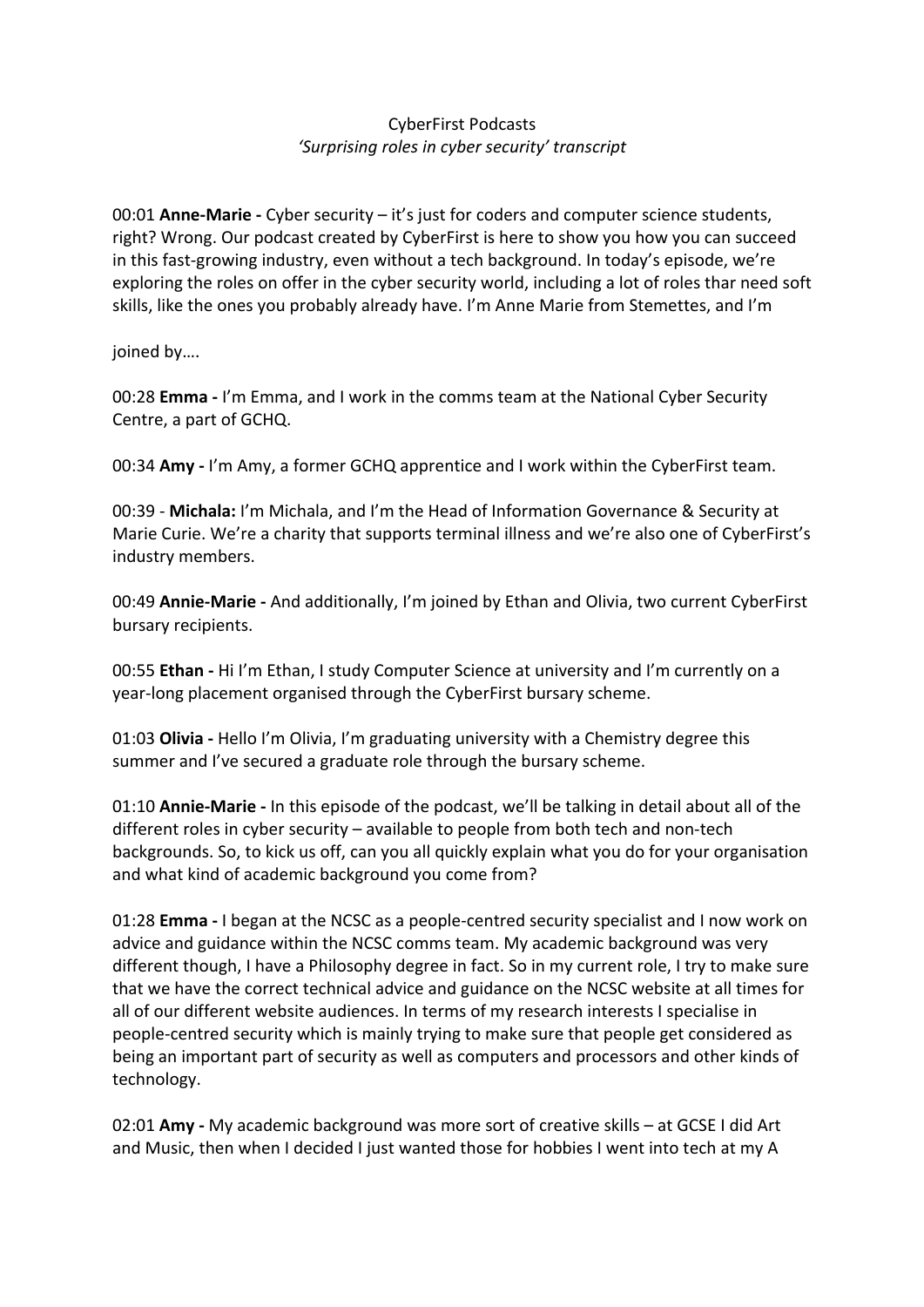Levels, so I took Electronics, Maths and Computer Science and from there applied to the GCHQ Higher Apprenticeship scheme.

02:20 **Annie-Marie -** And what do you do for your organisation now?

02:23 **Amy -** I'm in the CyberFirst team, so I provide technical support for their competitions as well as at the events we run for schools and industry.

02:32 **Michala -** I fundamentally help our patients die with dignity and ensure that our nurses have accurate information that's not been tampered with, that's also available at the time they need it. I also help maintain supporter's trust in our brand so that they continue funding our services. In terms of my academic background, there's a bit of a story here which we probably don't have time to go into, but my degree is in Classical Music specialising in Musicology.

03:02 **Annie-Marie -** I think yes, we definitely want to hear that story, maybe on another podcast episode! Ethan?

03:09 **Ethan -** Ah yeah, so I had the kind of typical academic background, so at A Levels I did Maths, Physics and Computer Science. I did Media as well just as because I needed something to de-stress and be a bit more creative. Since going to uni I've done Computer Science but anything cyber security related is all part of my third year that I'll go back to in September. It's been all new stuff when I've been working on my placement and at the moment, I'm a Security Researcher. I've been blending the hardcore technical stuff with people-centred and human factors stuff, so trying to bridge that gap between working on a bunch of data science projects and risk management, that things like that.

## 03:47 **Annie-Marie -** Fab! And Olivia?

03:49 **Olivia -** So I come from a Chemistry background, but I did Chemistry, Maths and Biology at A Level. So non-techy but I do a little bit of coding on the outside. Nothing too heavy, so hopefully this summer – although it'll be virtually for the first few months – I'll be working as a Cyber Consultant, so looking at the risks that businesses may face within cyber security and how we can mitigate them.

04:18 **Annie-Marie -** Fantastic, thanks everybody. There are a lot of different people in cyber security with tech and non-tech skills. The problem can often be as an outsider what these roles mean or what they actually do. As a quick-fire round I'm going to name a common role in cyber security and our guests will tell me what they do in one sentence…or two if I'm feeling generous! Our first role on the list is Technical Writer. Who wants to take this one?

04:49 **Emma -** I'll take that one, this is Emma. Communication is a hugely important part of cyber security, if you don't communicate with your audience in the right language then you're not going to be able to reach them and they're not going to be able to do the right thing. So a Technical Writer's primary responsibility is to ensure that anything that needs to be communicated is translated into a language and presentation that's suitable for the audience.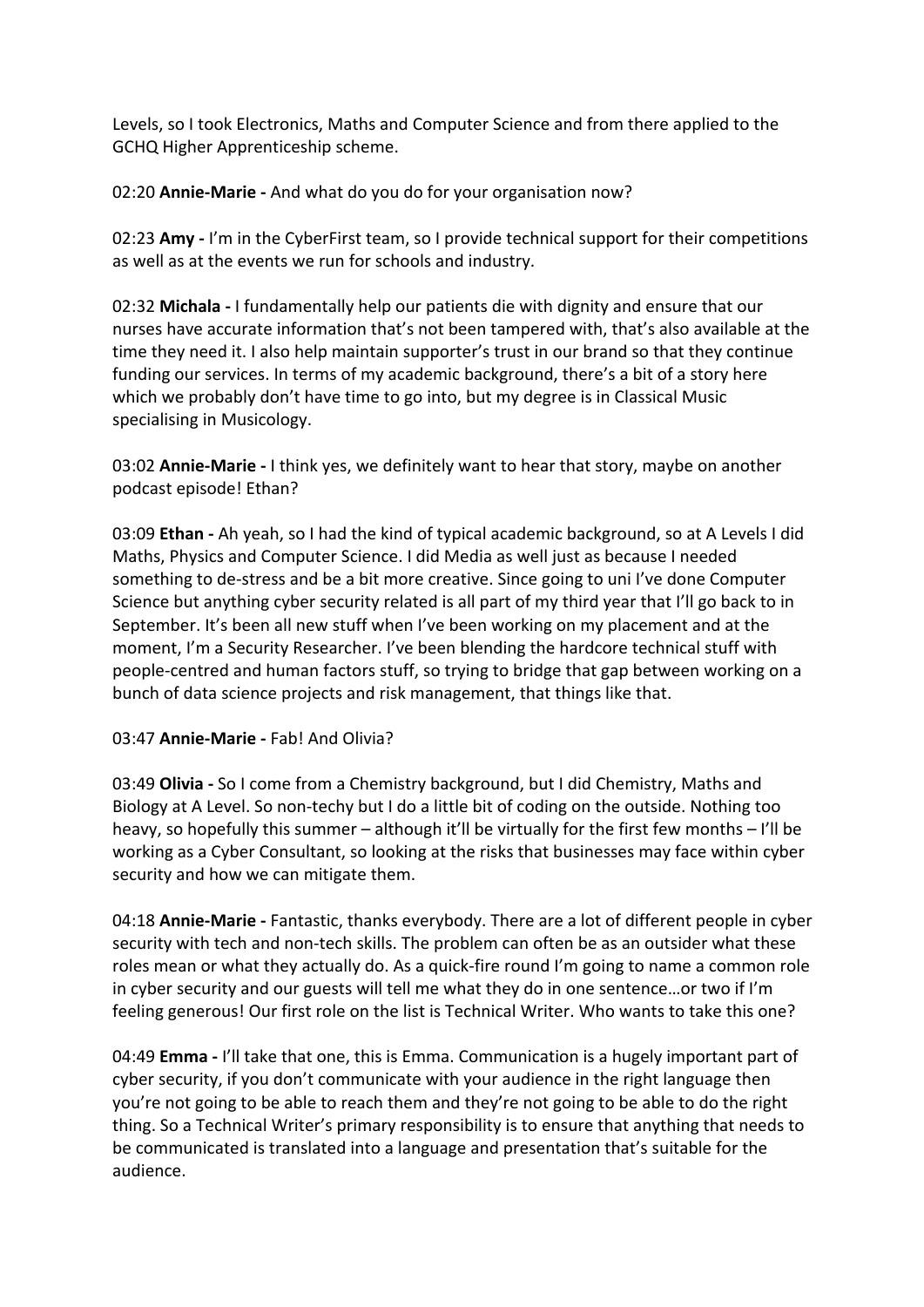05:08 **Annie-Marie -** I think that just about counts as two sentences! Thank you, Emma. Next up, we've got Pen Tester. Who wants to take that?

05:17 **Ethan -** Yeah, I'll have that! So, a Pen Tester is probably one of the coolest jobs going because you basically have to try and break into a network, legally of course, and it's going to highlight any problems that you need to patch up so that an organisation can make their network more secure.

05:32 **Anne-Marie -** Brilliant, thank you very much Ethan, very quick! Next up, we've got Security Architect.

05:38 **Amy -** I'll take that one, Amy here. I actually used to be one when I first joined the NCSC. Despite having the word 'Architect' in it, it's actually got nothing to do with building houses. What a Security Architect does is look at a network's architecture, so this is a description or a diagram of all of the different computers, servers, routers, printers etc. on a company's network and we will help to find vulnerabilities and patch any holes that we might see in there.

06:08 **Anne-Marie -** Thanks very much Amy. The next and penultimate term is Cyber Security Policy Advisor.

06:15 **Olivia -** That's for me, so a Policy Advisor is responsible for assessing the efficacy of existing policies and also for laying out the groundwork for new legislation.

06:31 **Anne-Marie -** Thank you very much Olivia. We've left for you Michala, CISO. What's a CISO?

06:37 **Michala -** 'CISO' stands for Chief Information Security Officer. This is typically somebody who reports into the Board and they are responsible for the creation and delivery of the security strategy of the organisation. They need to keep a really board remit and be aware of all the threats that are happening, assess the risks and look at what they need to do to manage those, but all within the risk appetite of the Board, that's a really important point.

07:03 **Anne-Marie -** Thank you very much Michala and to all of our guests for opening up those roles. People often think that the only roles available in cyber security are for deep technical specialists. To all of our guests, from your own personal experiences, were there any roles that surprised you when you joined the industry or roles that perhaps it didn't occur to you that the industry would need?

07:23 **Michala -** This is Michala here. I'd say the social engineers that do the physical pen testing. I had no idea, it opened up my eyes to this wonderful world and some of the stuff they get to do is so cool, so yes, I'd say social engineering.

07:40 **Amy -** I think something that surprised me is all of the outreach work. When I first heard about GCHQ I imagined it all being behind a very secretive closed door with a million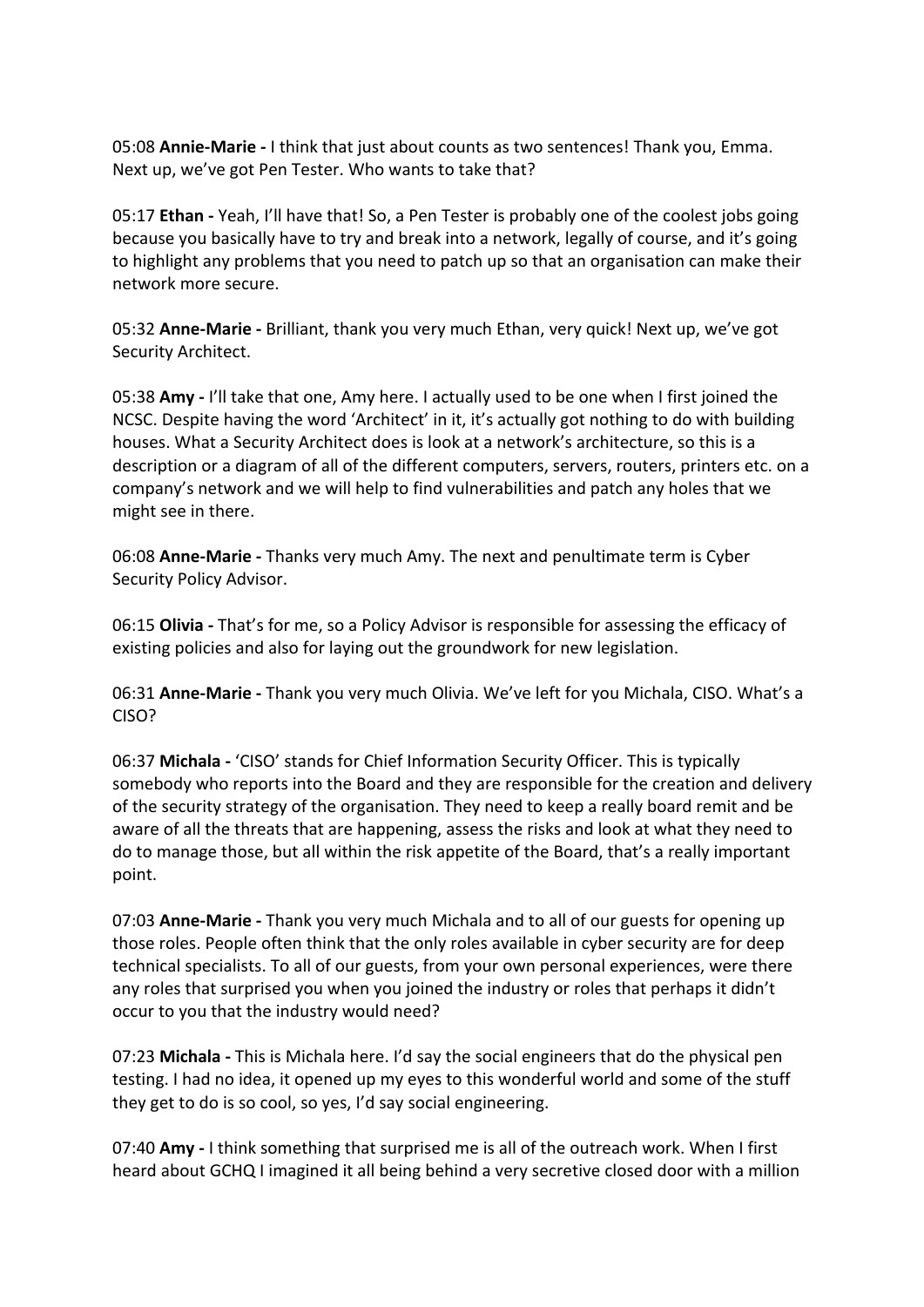locks, but the amount of work that we actually do, especially in my role now with CyberFirst going into schools and trying to inspire a new generation of people into tech. I think it's so important having all those young people come in all the time on the apprenticeship or the academy or the bursary etc. It's really, really important.

08:10 **Ethan -** I would say either engagement teams or Technical Writers. There's always that stereotype of how people who are really good at coding don't know how to express what they're doing to people with less tech skills, so I always thought that jobs would only hire people that could do both as that was just a problem in the industry, but there's actually a lot of roles now that are good at bridging that gap. It's something that I'm really happy to see across lots of organisations and it's definitely in demand, so people that have those types of skills should apply because we're calling out for it.

08:42 **Olivia -** I also didn't realise that the field of cyber security was so vast. One niche example I recently discovered is jobs that look at the identity and access management as one particular role. For me, I thought perhaps that would be included in another role, but it just shows how important that type of thing is, and there's a whole role based around that.

09:10 **Anne-Marie -** I think for me I'm always surprised by the different types of organisations that need cyber. It's kind of obvious when you meet people like Michala, but Marie Curie being a charity they're handling information, so they need someone to keep it secure. You've got to think that as much as every organisation needs a CEO or a Director, they also need a cyber set of people too.

09:32 **Amy -** Definitely, learning about cyber security will help you almost anywhere you go, not just in a dedicated cyber security organisation.

09:39 **Anne-Marie -** It's clear that there are a wide range of skills needed in cyber security and from the roles that we've heard about so far, that a lot of them require soft skills. Could you all tell me about a soft skill that you think is particularly important is cyber security and why?

09:54 **Emma -** To start off with, I'm going to take issue with the terminology. I really hate that phrase 'soft skills'. It makes them sound easy and it makes them sound a bit feminine sometimes as well, which undersells how difficult and how crucial those skills are for everybody. It's hard to find a good replacement phrase, but I try to think of it as critical business skills really, rather than 'soft skills', 'soft', 'fluffy', 'friendly'. Having said that, I think that one of the most important critical business skills is the ability to communicate with a wide range of people. I think cyber security does worst when it lives in its own little silo of deeply technical people who only understand other deeply technical people. The ability to communicate with people across the business, to connect with people who are very different from you and to frame what you're doing in terms of what's important to them, to help the understand why they should care about the cyber security things that you care about. That I think is absolutely crucial, and you see cyber security fail quite a lot when those skills aren't in place.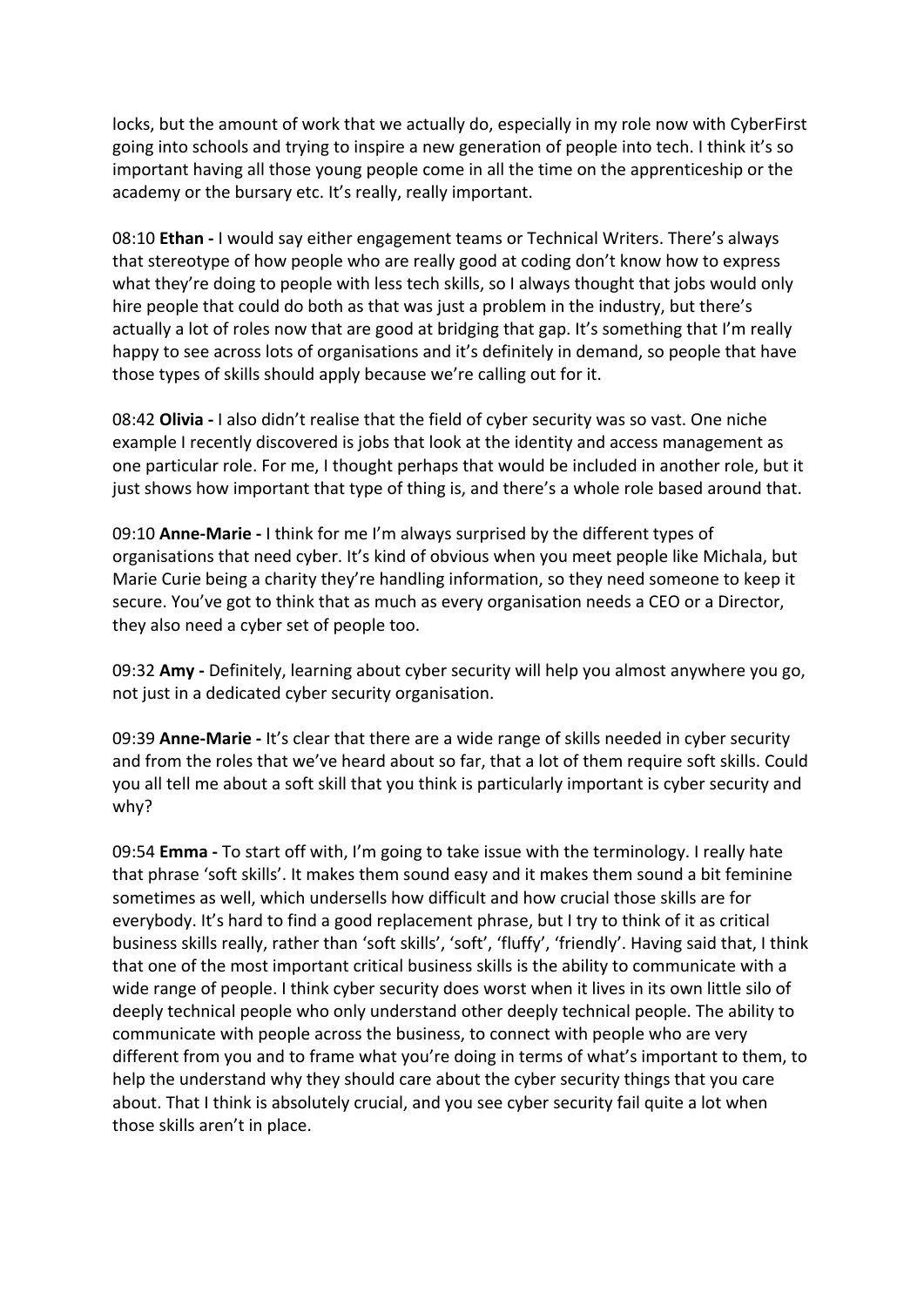10:56 **Amy -** I think you raised a really good point there about the language usage. I think for me, a skill that's expected from everyone but really underrated is just basic empathy. I think that's really important in life as well as cyber security. Being able to understand something from someone else' perspective is useful for getting technical points across to non-technical people of course, but even simple things like writing a report or an email with a particular audience in mind. It might sound easy, but it's always easy if you can do it.

11:30 **Emma -** Yeah, it sounds easy from your point of view because you're not thinking about it from the point of view of the person who's reading the thing you just wrote, but without the benefit of your skills and experience.

## 11:37 **Amy -** Exactly, yeah.

11:39 **Ethan -** Yeah, I was going to say exactly the same thing as Amy, but you phrased it in a way better way. I was just going to say generally being sound, but empathy is a much better word, I think! To forward this on a little bit, just being honest and open about your skill level and if you don't understand something, or you're a bit nervous about taking something on because you think you'll be out of your depth, or whatever. I had that experience literally last week; I was doing a project where I had no idea what was going on! I feel like the more open you are, the stronger the relationships are and bonds you make with your colleagues. You start acting more as mates rather than just working together and that can mean that you make the work go faster and you end up making a better-quality product, is what I'm trying to say. So yeah, don't feel afraid and that you have to be a robot just because you're your job, you're a person too, and I think that gets forgotten sometimes maybe at some organisations…. definitely not these ones though!

12:36 **Emma -** To do that team building and team working, and to be able to build trust between groups of human beings and have the psychological safety that you need to be able to operate effectively as a group is yeah, hugely important.

12:47 **Michala -** Yeah, I would absolutely agree with that and I echo Emma's points around communication. I'd also add influencing skills. So that ability, as you've already talked about, to understand another person's point of view and then be able to influence their behaviour in order to actually achieve a more secure outcome is another key thing there.

13:10 **Emma -** And I think the empathy point makes it clear that it goes both ways as well. Like if you're talking to somebody else then it's partly about trying to get them to do the things you want them to do, but it's also just as much about listening to them and understanding how much you might need to change your own plans or your own schemes for how things are going to work in response to how they need things to work.

13:29 **Michala -** Yeah absolutely, we've definitely had to do some of that at Marie Curie and become very pragmatic at some things. So, there's quite a difference between cyber security in theory and cyber security in practice.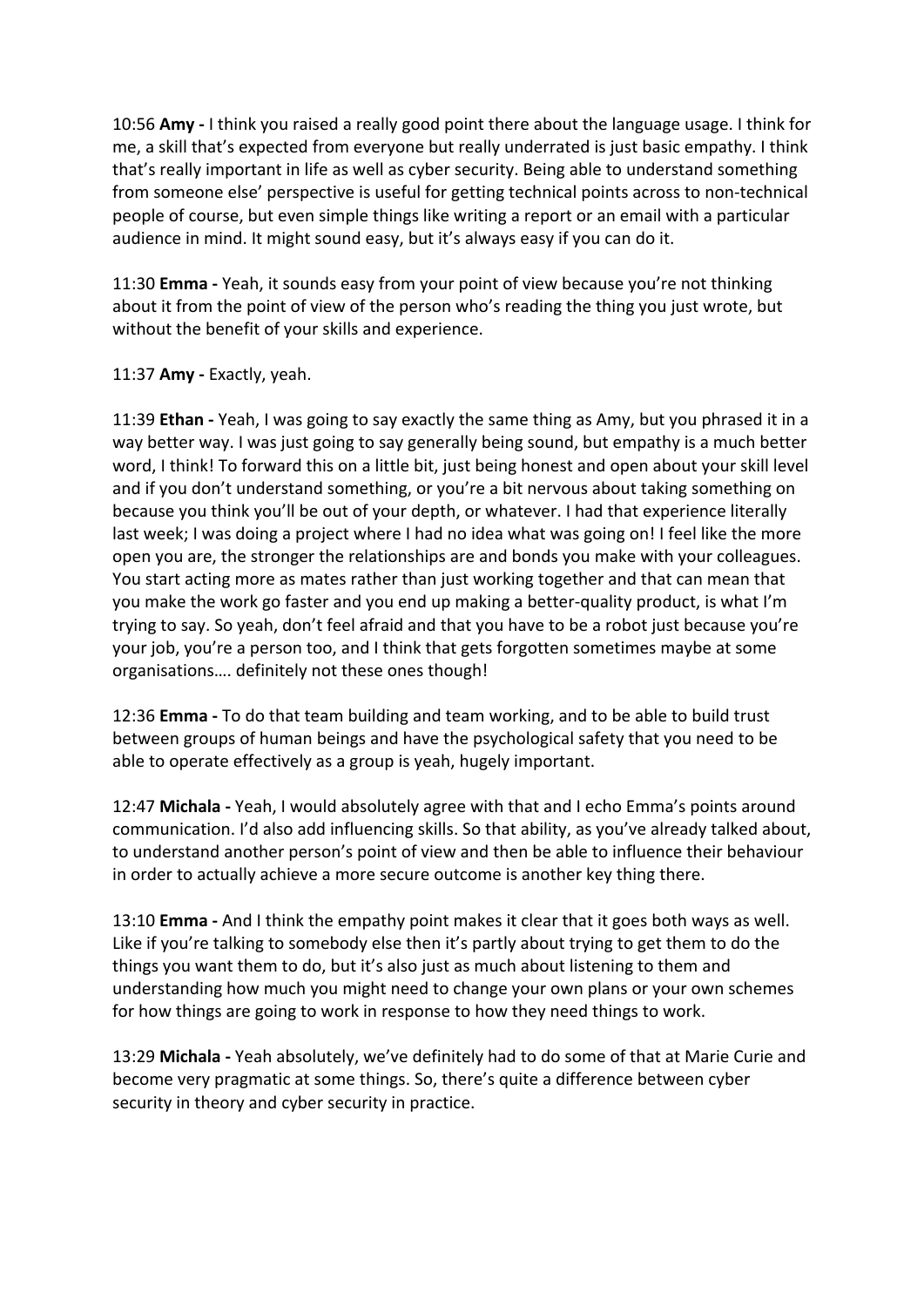13:40 **Emma -** Exactly, yeah, yeah. The use of cyber security as going 'hey, it'd be great if everyone just memorises all these billions of long, complex, unique passwords and never write them down', and then yeah, the smack of that against reality is quite fun.

13:52 **Anne-Marie -** Within cyber security, there's huge potential for your career to go in any direction you choose. As a question to our current CyberFirst bursary recipients, Ethan and Olivia, have you had the chance to explore different kinds of roles – both tech and nontech – on the bursary scheme so far?

14:09 **Ethan -** Yeah, so as I said before, the actual main role I've been doing is a lot of risk management stuff, especially in the first half of my year-long placement, and even though it's technical, it's not your traditional coding or development task. You're trying to get into the mindset of humans using systems and what things could go wrong. I've also done a lot of coding roles and some classic agile development type things, but I've made an effort to actively get involved in outreach work. Being responsible for trying to get games to be used to teach cyber security and computer science facts to kids, or just helping to run workshops or do things like this where we're just trying to spread the message. Otherwise, you go down the rabbit hole of doing so many technical things that you forget how to speak to people! It's nice to be able to talk to like-minded people and encourage people to get into the word and show them that it's not really scary, it's just something to try. You might not like it, but you might as well give it a go. So yeah, it's perfect and I think organisations like NCSC and GCHQ are really good at giving you the opportunity to try different things alongside your actual job.

15:16 **Olivia -** Yeah definitely, and even within my summer placement last year it was predominantly a technical role, as it was listed, but actually when I got to the workplace and got involved in projects and things it was quite flexible. One day I would be doing very technical, hands-on coding using things like Shell script and things, but then the next day I'll be in a consulting role, meeting with my supervisor and trying to figure out path we're taking this in and doing more of the analytics and exploring that avenue. Just from that glimpse of a few months' work, it was very varied, so there are many roles that you can get into. But even with this scheme, I've also had the opportunity to go on insight experiences within another industry member. We did a little tour of their Security department and just seeing the amount of roles and how vast and varied the people are, types of projects that are on and how they all collaborate together, tech people and non-technical.

16:45 **Anne-Marie** - A great example of being able to 'try before you buy' there as well. And to Amy, we know that the degree apprenticeship has a slightly more technical focus, but can you tell us about your work and study that included tech and non-technical elements?

16:58 **Amy -** Yes, so we would have lecturers from universities delivering a lot of the technical content, but we were majoritvely 18-year olds fresh out of A Levels. Of course, there were some exceptions, but I think they were really keen for us to become wellrounded people, for want of a better phrase. Ethan used the term earlier, that we don't want people to become techy robots, we want people who can be friendly and creative. So, there were a few modules that we did to improve on our presentation skills and improve on our creativity in that way. We did a project where we not only had to build some sort of